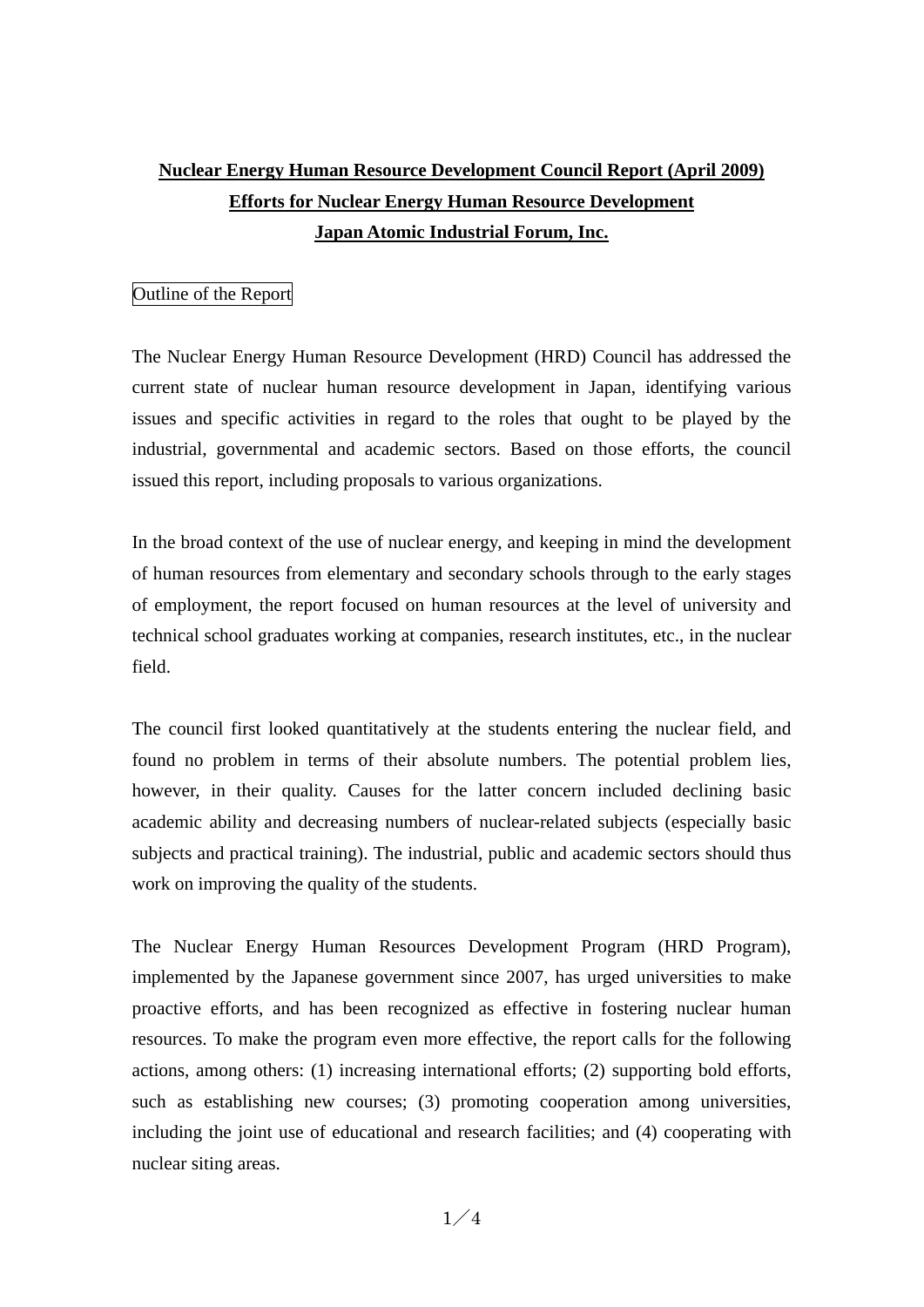In surveys through extensive interviews with parties both within and outside the nuclear world, many opinions were heard to the effect that efforts in human resource development should recognize the following three points:

-- Making the nuclear world itself attractive to students.

-- Promoting education both at school and within companies.

-- Enhancing public understanding and confidence in nuclear energy.

With those points in mind, comprehensive surveys were conducted among students participating in the HRD Program, as well as among employees who had recently entered the nuclear industry. The results indicate the following actions as useful in motivating students to desire to work for the nuclear industry:

(1) Exposing students yet undecided about their future direction to nuclear-related technological content (more professional than general knowledge);

(2) Providing students with information on the standing of nuclear generation and the nuclear industry within society.

(3) Having the nuclear industry directly provide students with information.

Also, internationally-minded human resources need to be developed, given the expansion and promotion of R&D by nuclear enterprises overseas. In that respect, several measures need to be implemented, including promoting internships to overseas research institutes, offering classes by foreign instructors in Japan, and supporting a system to accept foreign students. In addition, measures to help Japanese personnel participate in international conferences and international organizations should be addressed from now on. Diversified human resources are also necessary for the development of industries in Japan generally, for which the use of foreign human resources should be promoted.

Finally, six basic efforts need to be made by nuclear related parties in the industrial, government and academic sectors, as follows:

(1) Carrying out education in science and mathematics, and increasing understanding on energy and the environment at the elementary and secondary levels, to entice more students to follow careers in the industrial world.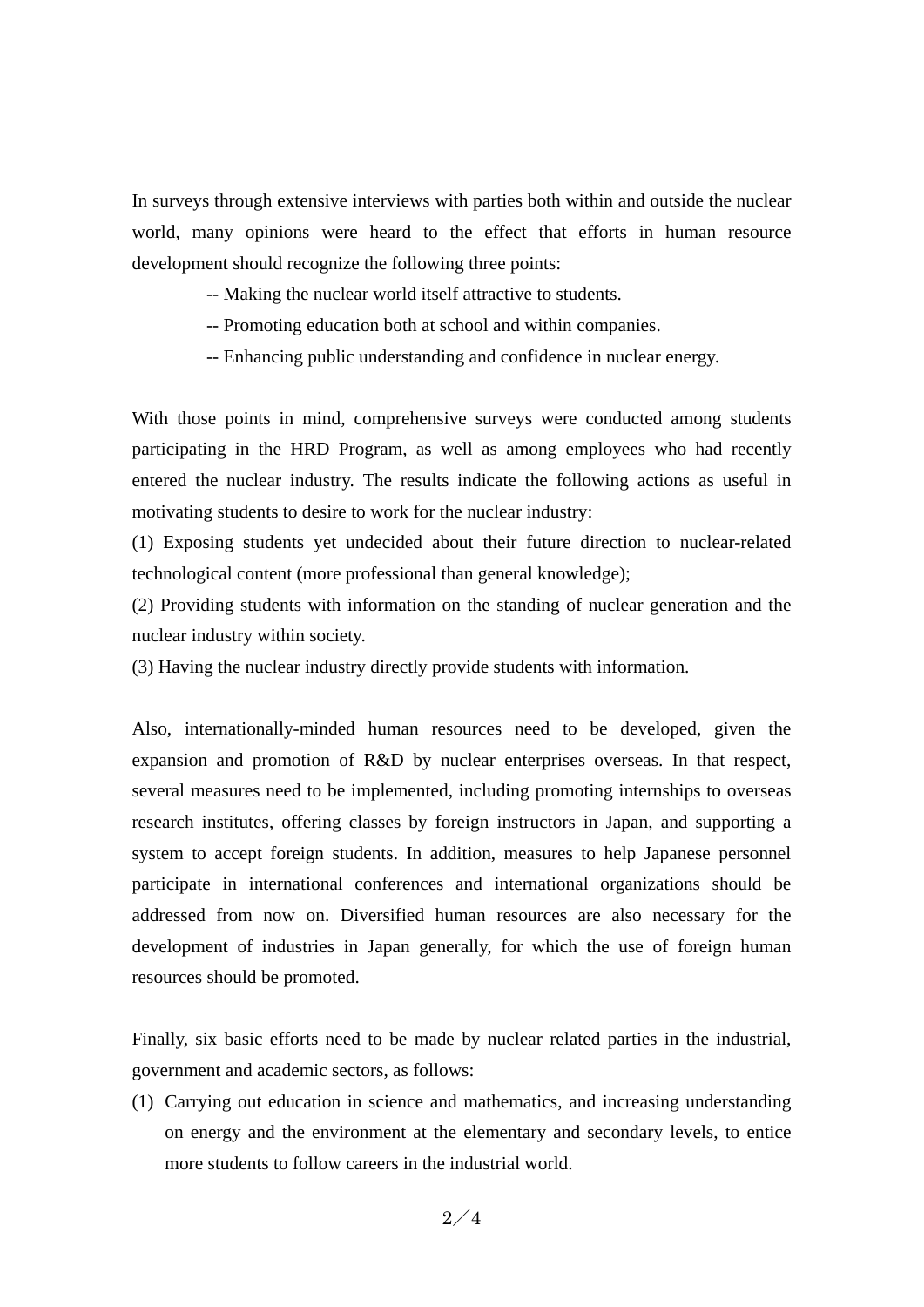- (2) More effectively conveying the attractions of the nuclear world to students, and encouraging good students to major in nuclear-related engineering.
- (3) Developing or improving educational infrastructure at universities and elsewhere, with university education incorporating the needs of the nuclear industry.
- (4) Developing sufficient numbers of young researchers in the area of fundamental technology.
- (5) Motivating internationally-minded personnel to work in the nuclear world by increasing understanding about nuclear energy and related subjects.
- (6) Providing the environment and motivation to enable people to acquire knowledge and skills and to continue developing their abilities after employment.

Commonly recognizing those basic targets, academic, industrial and governmental nuclear-related organizations should promote specific human resource development efforts according to their specific organizational circumstances and other conditions.

Specific efforts to be made in each sector are as follows:

In the nuclear industry, further efforts should be made to help elementary, secondary and upper secondary school students better understand nuclear energy, including the distribution of materials, nuclear classes on demand, the staging of facility tours, and support for the implementation of energy and environmental education.

Cooperating with universities and other schools, moreover, the nuclear industry needs to carry out such activities as conducting joint research, establishing donated courses, dispatching lecturers, hosting facility tours, and offering internship programs.

Universities, etc., should carry out independent, strategic efforts consistent with their own characters and identities, and actively utilize external resources of other universities, industries, research institutes, and so forth. They should also realize long-term, self-supported education and research, making best use of the HRD Program.

In order for students to acquire the various skills that will be necessary after going out into the world, universities and the other institutions should make completion